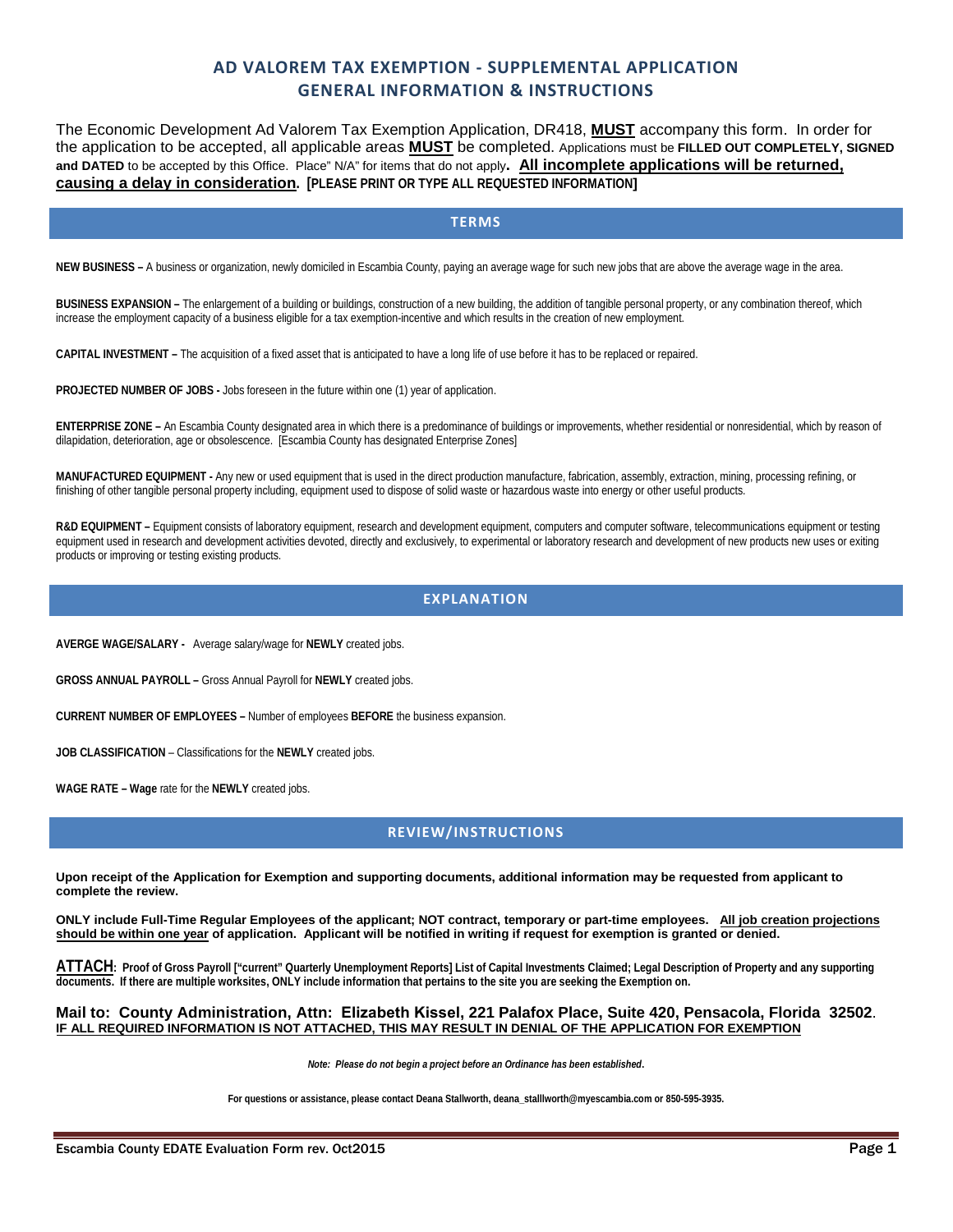| <b>DATE:</b>                                                                                                                                                                     |                                          |                                                                                                                                                                                                                                                                                                                                                                                       |                                 |  |
|----------------------------------------------------------------------------------------------------------------------------------------------------------------------------------|------------------------------------------|---------------------------------------------------------------------------------------------------------------------------------------------------------------------------------------------------------------------------------------------------------------------------------------------------------------------------------------------------------------------------------------|---------------------------------|--|
| <b>APPLICANT:</b>                                                                                                                                                                |                                          | <b>ESCAMBIA COUNTY SUPPLEMENTAL</b>                                                                                                                                                                                                                                                                                                                                                   |                                 |  |
| <b>NAME OF BUSINESS:</b>                                                                                                                                                         |                                          | <b>EDATE EVALUATION FORM</b>                                                                                                                                                                                                                                                                                                                                                          |                                 |  |
| <b>LOCATION OF</b><br><b>BUSINESS:</b>                                                                                                                                           |                                          |                                                                                                                                                                                                                                                                                                                                                                                       |                                 |  |
| <b>CITY</b>                                                                                                                                                                      |                                          | THIS APPLICATION IS FOR A BUSINESS THAT WILL:<br>Create <b>LESS THAN</b> 150 "NEW" jobs                                                                                                                                                                                                                                                                                               |                                 |  |
|                                                                                                                                                                                  |                                          | Create <b>MORE THAN</b> 150 "NEW" jobs                                                                                                                                                                                                                                                                                                                                                |                                 |  |
| <b>STATE</b>                                                                                                                                                                     |                                          | Be in a County designated Enterprise Zone                                                                                                                                                                                                                                                                                                                                             |                                 |  |
| <b>ZIP CODE</b>                                                                                                                                                                  |                                          |                                                                                                                                                                                                                                                                                                                                                                                       |                                 |  |
| costs of the business. Please do not include land.                                                                                                                               |                                          | CAPITAL INVESTMENT Capital Investment is the acquisition of fixed assets that is anticipated to have a long life of use before it has to be replaced or<br>repaired. Capital investment is made any time a company purchases goods that will benefit the operation of the business, but will not be used to cover the operational<br><b>NEW BUSINESS</b> (Facility Where Exemption Is |                                 |  |
|                                                                                                                                                                                  | <b>Capital Investment</b><br>(check one) | Requested)                                                                                                                                                                                                                                                                                                                                                                            | <b>Employees</b><br>(check one) |  |
| Under \$1 Million                                                                                                                                                                |                                          | Under 25 Employees                                                                                                                                                                                                                                                                                                                                                                    |                                 |  |
| \$1-\$5 Million                                                                                                                                                                  |                                          | 25-50 Employees                                                                                                                                                                                                                                                                                                                                                                       |                                 |  |
| Over \$5 Million                                                                                                                                                                 |                                          | 51-100 Employees                                                                                                                                                                                                                                                                                                                                                                      |                                 |  |
| Total Capital Investment\$                                                                                                                                                       |                                          | Over 100 Employees                                                                                                                                                                                                                                                                                                                                                                    |                                 |  |
| PLEASE LIST CAPITAL INVESTMENTS                                                                                                                                                  |                                          | <b>How Many "New" Employees?</b>                                                                                                                                                                                                                                                                                                                                                      |                                 |  |
| (Note: Add additional sheet if necessary)                                                                                                                                        |                                          | <b>Employees</b><br>(check one)<br><b>BUSINESS EXPANSION</b> (Facility Where<br>Exemption Is Requested)                                                                                                                                                                                                                                                                               |                                 |  |
| LIST THE "ANTICIATED" AMOUNT AND TYPE OF MAJOR<br>CAPITAL INVESTMENT TO BE MADE BY THE APPLICANT IN<br><b>CONNECTION WITH THIS NEW BUSINESS OR BUSINESS</b><br><b>EXPANSION.</b> |                                          | Under 25 Employees<br>25-50 Employees<br>51-100 Employees<br>Over 100 Employees<br>How Many "New" Employees?<br><b>WHAT IS THE BUSINESS INDUSTRY?</b>                                                                                                                                                                                                                                 |                                 |  |
|                                                                                                                                                                                  |                                          |                                                                                                                                                                                                                                                                                                                                                                                       |                                 |  |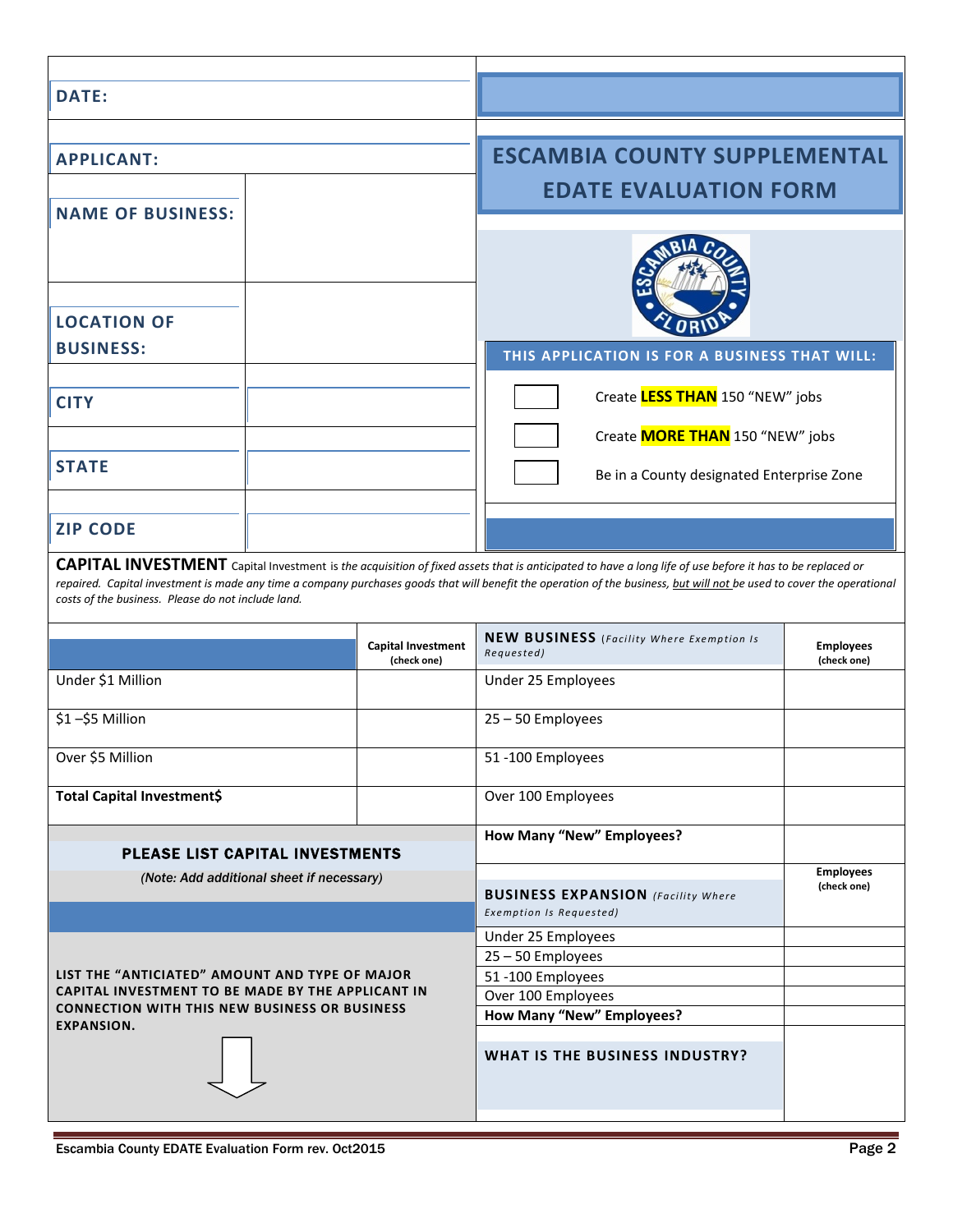|                                     |                                     |                               |                                         | "PROJECTED" NUMBER OF                                                                                                            |                                                  |    |                          |
|-------------------------------------|-------------------------------------|-------------------------------|-----------------------------------------|----------------------------------------------------------------------------------------------------------------------------------|--------------------------------------------------|----|--------------------------|
| <b>CAPITAL INVESTMENT</b>           |                                     |                               | <b>ADDITIONAL EMPLOYEES</b> (Within One |                                                                                                                                  |                                                  |    |                          |
|                                     |                                     | Year of Original Application) |                                         |                                                                                                                                  |                                                  |    |                          |
| (Add additional sheet if necessary) |                                     |                               |                                         | <b>AVERAGE WAGE/SALARY</b>                                                                                                       |                                                  | S  |                          |
|                                     | Year1                               | Year <sub>2</sub>             | Year <sub>3</sub>                       |                                                                                                                                  |                                                  |    | \$                       |
|                                     |                                     |                               |                                         | <b>GROSS ANNUAL PAYROLL</b>                                                                                                      |                                                  |    |                          |
| <b>Construction/Renovation</b>      | \$                                  | \$                            | \$                                      |                                                                                                                                  |                                                  |    | $\sharp$                 |
|                                     |                                     |                               |                                         | "CURRENT" NUMBER OF EMPLOYEES                                                                                                    |                                                  |    |                          |
| <b>Manufacturing Equipment</b>      | \$                                  | \$                            | \$                                      |                                                                                                                                  |                                                  |    |                          |
|                                     |                                     |                               |                                         | IS PROPERTY LOCATED IN A COUNTY DESIGNATED                                                                                       |                                                  |    |                          |
| <b>R&amp;D Equipment</b>            | \$                                  | \$                            | \$                                      | <b>ENTERPRISE ZONE?</b>                                                                                                          | <b>YES</b>                                       |    | <b>NO</b>                |
| <b>Other Equipment</b>              | \$                                  | \$                            | \$                                      | Does Business presently participate in the QTI Refund Program?                                                                   |                                                  |    |                          |
| (computer equipment, office         |                                     |                               |                                         |                                                                                                                                  |                                                  |    |                          |
| furniture, etc.)                    |                                     |                               |                                         | YES                                                                                                                              | <b>NO</b>                                        |    |                          |
|                                     |                                     |                               |                                         |                                                                                                                                  |                                                  |    |                          |
| <b>Total Capital Investment</b>     | \$                                  | \$                            | \$                                      |                                                                                                                                  |                                                  |    |                          |
| COST:<br><b>ITEM:</b>               |                                     | <b>JOB CLASSIFICATION:</b>    |                                         |                                                                                                                                  | Average SALARY\$                                 |    |                          |
|                                     |                                     |                               |                                         | (Add additional sheet if necessary)                                                                                              |                                                  |    |                          |
| \$                                  |                                     |                               |                                         |                                                                                                                                  | \$                                               |    |                          |
| \$                                  |                                     |                               |                                         | \$                                                                                                                               |                                                  |    |                          |
|                                     |                                     |                               |                                         |                                                                                                                                  |                                                  |    |                          |
| \$                                  |                                     |                               |                                         | \$                                                                                                                               |                                                  |    |                          |
|                                     |                                     |                               |                                         |                                                                                                                                  |                                                  | \$ |                          |
| <b>Total</b>                        |                                     | \$                            |                                         |                                                                                                                                  |                                                  |    |                          |
|                                     |                                     |                               |                                         | <b>WAGE RATES</b>                                                                                                                |                                                  |    | <b>Please check one:</b> |
|                                     | (Add additional sheet if necessary) |                               | Below Area Average Wage                 |                                                                                                                                  |                                                  |    |                          |
|                                     |                                     |                               |                                         | Average Wage                                                                                                                     |                                                  |    |                          |
|                                     |                                     |                               |                                         | Above Average Wage                                                                                                               |                                                  |    |                          |
|                                     |                                     |                               |                                         |                                                                                                                                  |                                                  |    |                          |
|                                     |                                     |                               |                                         |                                                                                                                                  | Signature of Applicant (Business Representative) |    |                          |
|                                     |                                     |                               |                                         |                                                                                                                                  |                                                  |    |                          |
|                                     |                                     |                               |                                         |                                                                                                                                  |                                                  |    |                          |
|                                     |                                     |                               | Printed Name                            |                                                                                                                                  |                                                  |    |                          |
| <b>STATE OF FLORIDA</b>             |                                     |                               |                                         |                                                                                                                                  |                                                  |    |                          |
|                                     |                                     |                               |                                         |                                                                                                                                  |                                                  |    |                          |
|                                     |                                     |                               |                                         | Sworn to (or affirmed) and subscribed before me this ______ day of ______________, 20____, by (name of person making statement). |                                                  |    |                          |
|                                     |                                     |                               |                                         |                                                                                                                                  |                                                  |    |                          |

NOTARY PUBLIC

\_\_\_\_\_\_\_\_\_\_\_\_\_\_\_\_\_\_\_\_\_\_\_\_\_\_\_\_\_\_\_\_\_\_\_ (NOTARY SEAL)

| Personally Known | OR Produced Identification |
|------------------|----------------------------|
|------------------|----------------------------|

Type of Identification Produced\_

#